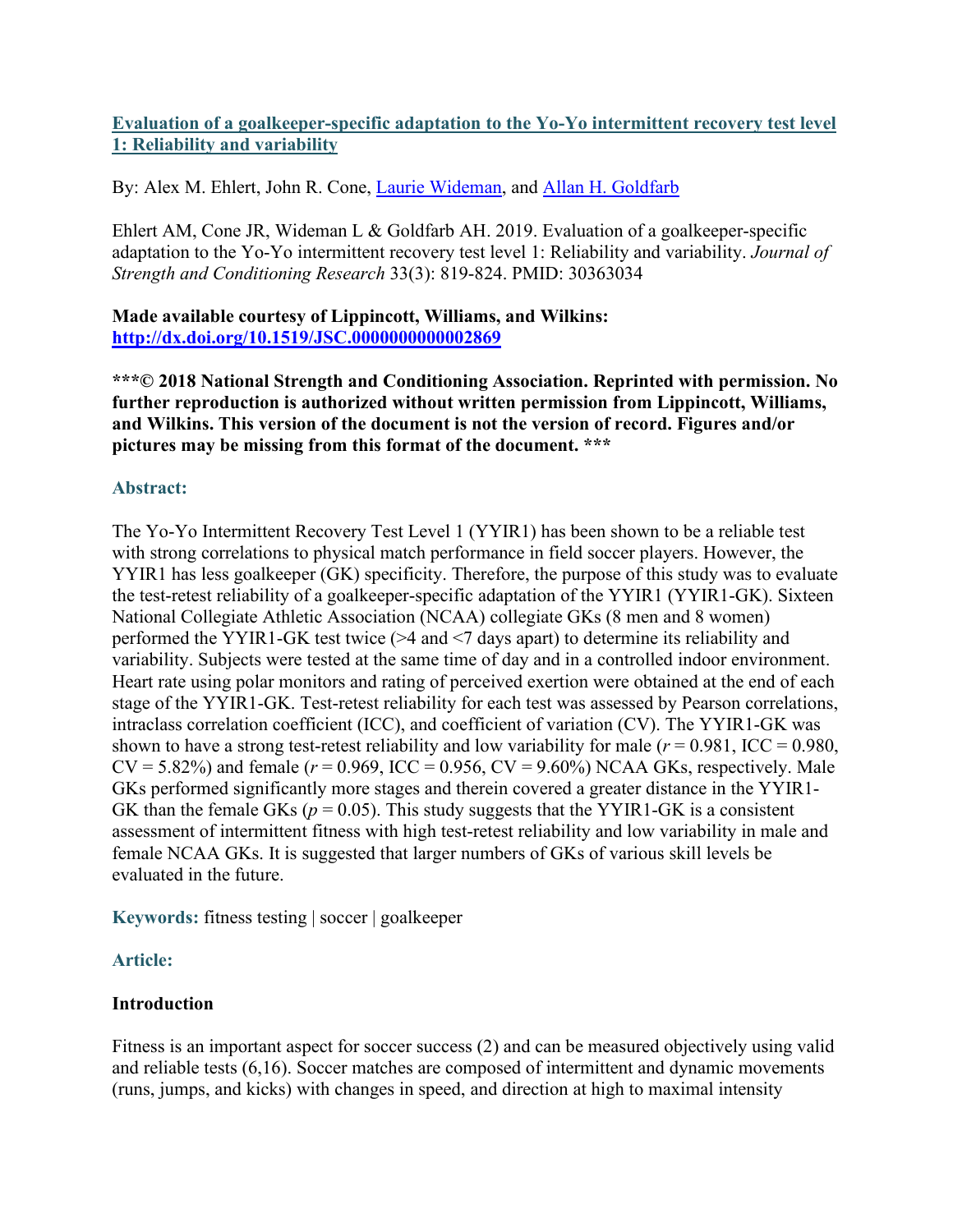interspersed with lower intensity periods (3). Thus, physical performance in soccer is highly reliant on intermittent exercise (8). The Yo-Yo Intermittent Recovery Test Level 1 (YYIR1) is a fitness test that can conveniently and accurately measure intermittent exercise fitness in team sport athletes (2). Previous studies have shown that the YYIR1 is a reliable and valid field test for assessing fitness in field soccer players (8,12). The ecological validity of the YYIR1 is documented through its association with variables of physical match performance such as highintensity running, sprinting, and distance covered during match play in men (8,12) and women (9). YYIR1 results have also shown significant correlations with maximal oxygen uptake  $(VO<sub>2max</sub>)$ , a physiologic measure considered important for soccer players (8,15). In addition, YYIR1 performance has been shown to differentiate between low- and high-level players (2,8) as well as detecting seasonal and training-induced changes (9).

In contrast to field players in soccer, the physical demands and actions of the goalkeeper (GK) are vastly different and require wholly unique movement patterns (11) and are therefore typically excluded from studies on the YYIR1 (8,9,11). Goalkeepers cover less total distance than field players (6) but perform a variety of explosive actions in a smaller space (17). Although the GK rarely performs sprints of appreciable distance (1), high- to maximal-intensity actions are a considerable contributor to success, with professional GKs reported to average 92 high-intensity actions covering a mean distance of about 4 m per action during match play (11). These actions were typically in lateral, forward, and backward directions to obtain optimal positioning (11). Elite GKs have also been shown to perform a variety of defensive and technical actions throughout a match such as diving, catching, deflections (i.e., parrying and boxing), ball control (i.e., trapping), throwing, and kicking (14). In-between these explosive high- to maximalintensity actions are extended periods of low-intensity or passive recovery. The result is that the GK position is unique in soccer because of its locomotion demand and highly intermittent nature with relatively exclusive focus on high- to maximal-intensity actions and rarely linear runs of appreciable distance. Despite the research and previous observations of practitioners, there has been limited development of a reliable test to evaluate goalkeeping fitness.

Considered holistically, GK performance is complex and relies on integrated tactical, technical, perceptual, and physical factors making it difficult to reliably evaluate in an objective manner  $(7,11)$ . In efforts to address this, previous GK-specific tests have isolated aspects of the position such as technical ability and reactive agility (7,13). Despite recent reports that GKs perform considerable high-intensity activities during match play and emphases on the overall indefatigability of the GK during the course of the game, there has been little focus on GKspecific fitness. Because fitness capacity can be measured objectively, field tests targeting the ability to perform sport-specific activity patterns in a convenient and accurate manner are beneficial to coaches, strength and conditioning practitioners, and medical professionals looking to quantify readiness to train and compete (9). While the YYIR1 could be adapted to the GK position (9,11), to the best of our knowledge, an adaptation has yet to be developed and appropriately assessed. The development of any adaptation should involve actions common to match play to be relevant to GK-specific fitness. Therefore, a GK adaptation of the YYIR1 should focus on high-intensity lateral, forward, and backward displacements of 4 m (11). In addition, because of the logistical challenges of testing in the team environment, the ideal GK fitness test should have the ability to evaluate the positional demands conveniently alongside the rest of the team. The adaptation in this study addresses the differing demands of GKs by using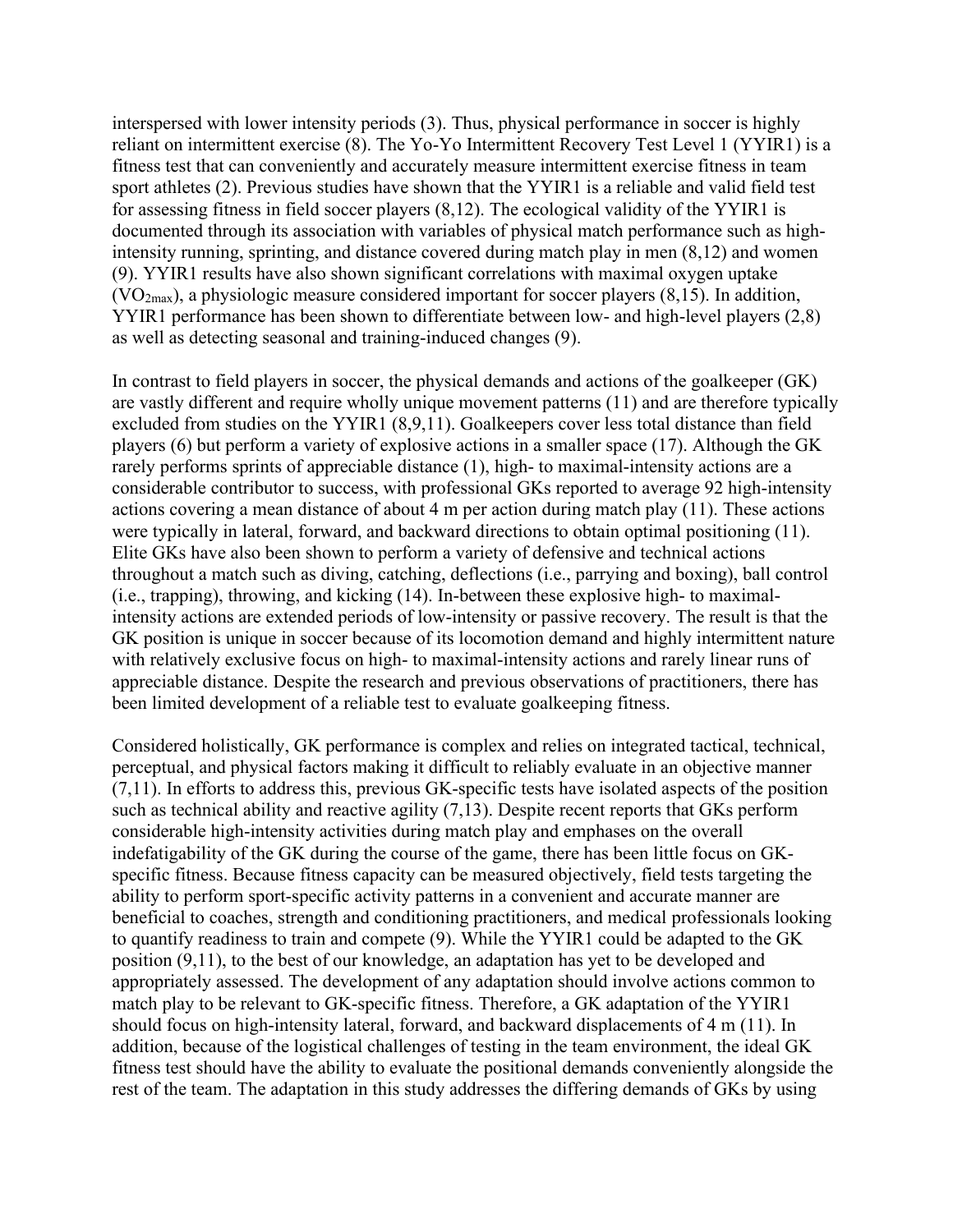position-specific, high-intensity actions instead of the linear runs in the standard YYIR1 (6,11), providing overall longer rest intervals in comparison with the field player (e.g., normal) test and progressively challenging the GK's recoverability through decreasing rest interval duration to effectively assess recoverability from repeated high-intensity actions. As it is also synchronized to the same YYIR1 audio script used for testing outfield players in the normal team environment, the GK-specific test allows for testing during the same session as the complete team.

For these reasons, the primary aim of this study was to evaluate the reliability and variability of a GK-specific adaptation of the YYIR1 (YYIR1-GK) in both male and female National Collegiate Athletic Association (NCAA) GKs. The secondary aim was to compare performance on the YYIR1-GK between male and female GKs. It was hypothesized that the YYIR1-GK would exhibit strong reliability and low variability in both male and female GKs. It was also hypothesized that the men would outperform women as previously noted with the standard YYIR1.

# **Methods**

# Experimental Approach to the Problem

To investigate the hypotheses, this study used a repeated-measure, within-subject design. Subjects completed 2 sessions at the same time of day ( $\geq$ 5 and  $\leq$ 7 days apart). Sessions were standardized in structure and performed in a controlled inside environment.

All GKs were asked to refrain from moderate- to high-intensity activity and alcohol consumption for 24 hours before each session. Although dietary and hydration information were not directly measured, participants were asked to prepare for each session as they would for a competitive soccer match. At the end of the first session, subjects were asked to replicate the nutritional and hydration preparation for the second session. Testing environment conditions, water intake, subject heart rate (HR), and rating of perceived exertion (RPE) were monitored during each session and analyzed for consistency between visits. All testing occurred during the offseason training period for NCAA GKs.

| THOIC II SWOJOO! CHAINGIGHTUUD ISI HIMIC AHII ISHIMIC QOMHICOPULSI<br><b>Characteristics</b> | Male $(n=8)$      | Female $(n=8)$     |
|----------------------------------------------------------------------------------------------|-------------------|--------------------|
| Age $(yrs)$                                                                                  | $20.00 \pm 1.51$  | $19.50 \pm 1.20$   |
| Height (cm)                                                                                  | $185.34 \pm 3.58$ | $172.84 \pm 6.211$ |
| Body mass (kg)                                                                               | $85.10 \pm 8.25$  | $79.95 \pm 9.15$   |
| Body fat $(\% )$                                                                             | $15.05 \pm 6.04$  | $27.24 \pm 6.501$  |

Table 1. Subject characteristics for male and female goalkeepers.\*†

†Values are mean values ± *SD*s.

‡Significant group differences at *p* < 0.05.

#### Subjects

Sixteen highly trained NCAA GKs (8 men and 8 women, aged 18–23 years) participated in this study. The characteristics of the subjects are in Table 1. The University Institutional Review Board (IRB) for the protection of human subjects at the University of North Carolina at Greensboro approved all methods, and potential subjects signed consent forms after being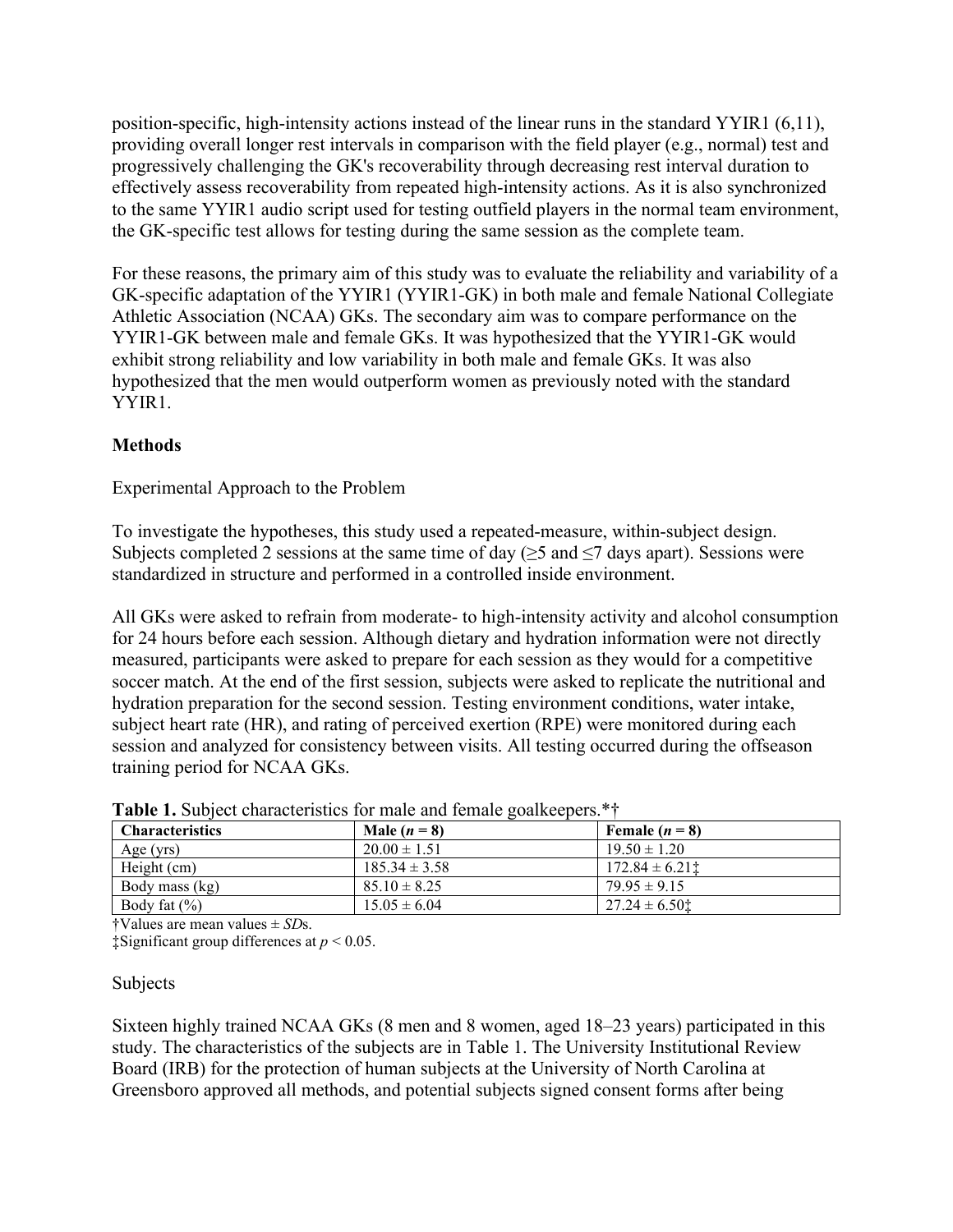informed of all potential risks. Subjects were free of lower extremity injuries, had no history of cardiovascular disorders or events, were not currently hypertensive as measured at the beginning of their first visit, and female subjects were not currently pregnant.

#### Procedures

Each visit included (a) collection of baseline measures, (b) a standardized dynamic warm-up, and (c) YYIR1-GK in that order. Baseline measurements included resting blood pressure, height (stadiometer), body mass (Seca, Hamburg, Germany), body fat percentage through Bod Pod analysis (Cosmed, Rome, Italy), and resting HR using HR Polar V800 monitor (Polar, Kempele, Finland). The HR monitor was worn for the entire session. The procedures for the visit and the Borg RPE scale were explained (4) before beginning each session.

The YYIR1-GK used the standard YYIR1 audio file with distance and locomotion adapted to be GK-specific. Specifically, the YYIR1-GK consisted of 16-m bouts performed at progressive intensity synchronized to the YYIR1 audio. Each 16-m bout was split into four 4-m actions performed in sequence: (a) side shuffle, (b) side shuffle, (c) backward run, and (d) forward run (Figure 1). The direction of the first side shuffle was selected by the GK and kept consistent for each visit. Each 16-m action (i.e., complete sequence) needed to be completed before the first audible beep from the audio file, which indicates the turning point for the normal YYIR1 test, coinciding with a 20-m run. After each 16-m action, subjects rested passively on the start line through both the second beep (corresponding to the 20-m return run) and the 10-second rest interval (corresponding to the 5-m walk) dictated by the YYIR1 audio. The subjects started each 16-m sequence standing still, facing 90° from the direction of their movement, outside foot on the line ready to perform the initial side shuffle. Each action was monitored to ensure the foot of the subject touched the line before moving in the opposite direction and into the next 4-m action. If a subject missed 2 bouts (i.e., 16-m runs), the test was terminated, and cumulative distance covered was calculated. Intensity for each aspect of the session was monitored through beat-bybeat HR using HR monitor and RPE. The same researcher conducted all testing, and data were compared between each visit to measure variability.

#### Statistical Analyses

To assess the reliability and variability of the YYIR1-GK, Pearson product-moment correlation, intraclass correlation coefficient (ICC), and coefficient of variation (CV) compared cumulative distance covered on both visits for men and women, respectively. Mixed-factor analyses of variance (ANOVAs) were used to analyze within-group results between visits 1 and 2 and between-group comparisons by sex for YYIR1-GK distance covered, peak HR, and peak RPE. All other variables were compared for consistency between visits using paired t-tests. All statistical analyses were performed through SPSS (v25), and statistical significance was set at *p*  $≤ 0.05.$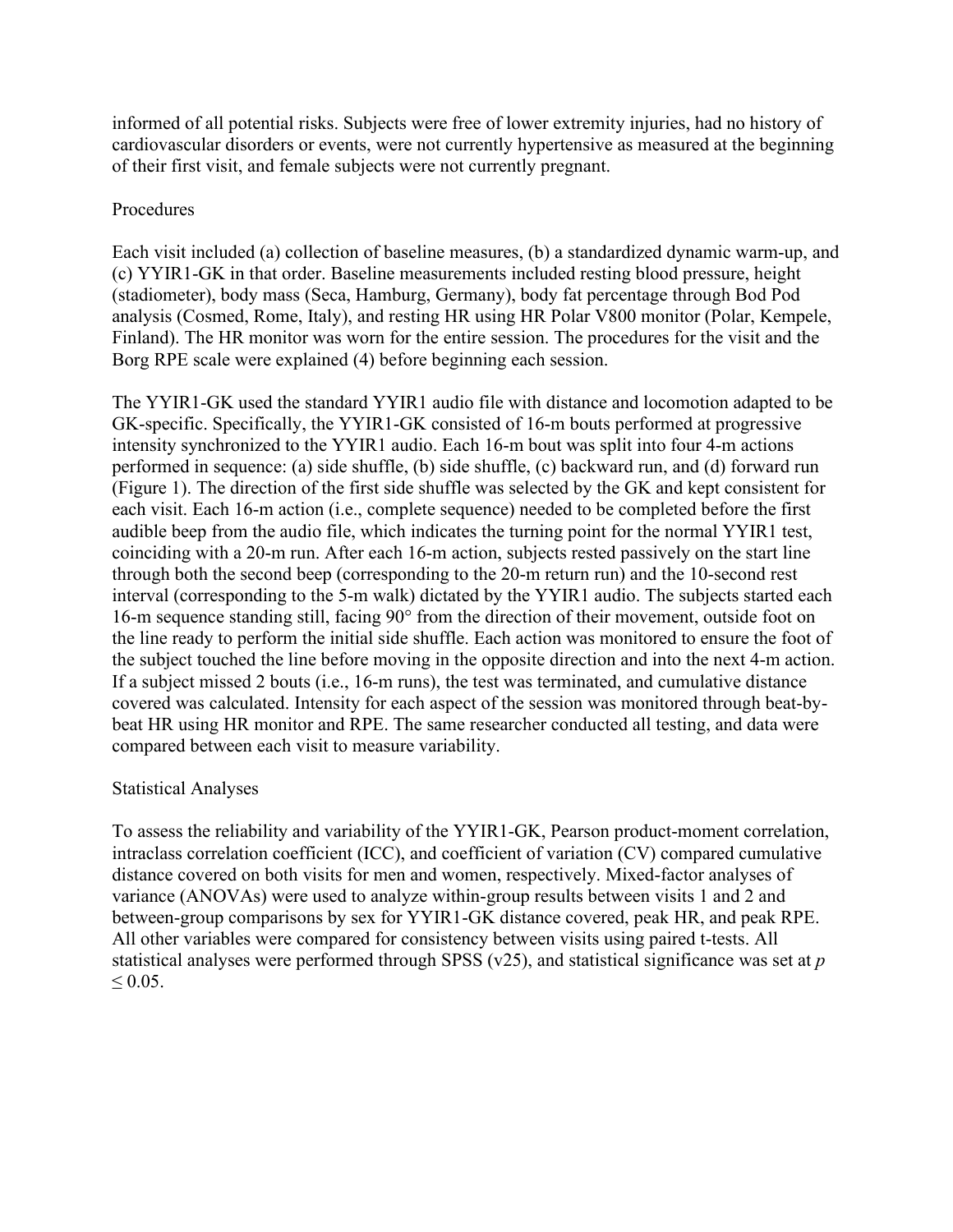

**Figure 1.** YYIR1-GK diagram of movement for 1 bout. Distance between cones is 4 m in each direction. Direction of movement (right or left) for the first side shuffle was self-selected by the goalkeeper and kept consistent.

#### **Results**

Paired t-tests found no significant differences in the testing environment between visits for laboratory temperature  $(21.33 \pm 0.71 \text{ vs. } 21.67 \pm 0.50^{\circ} \text{ C}, p = 0.282)$  or humidity  $(41.11 \pm 11.26 \text{ m})$ vs.  $39.67 \pm 9.91\%$ ,  $p = 0.619$ ). There were significant differences between visits in the gym temperature (21.13  $\pm$  0.89 vs. 21.63  $\pm$  0.89° C, *p* = 0.041) and humidity (35.56  $\pm$  14.32 vs. 43.19  $\pm$  13.67%,  $p = 0.004$ ).

Table 2 summarizes the results of reliability and variability analysis for YYIR1-GK cumulative distance covered for male and female GKs. Male GKs showed strong test-retest reliability as measured by Pearson product-moment correlation coefficient ( $r = 0.981$ ,  $n = 8$ ,  $p < 0.001$ ), ICC  $(ICC<sub>3.1</sub> = 0.980)$ , and low variability  $(CV = 5.82\%)$ . Distance covered by female GKs also had strong Pearson correlations ( $r = 0.969$ ,  $n = 8$ ,  $p < 0.001$ ) and ICC (ICC<sub>3,1</sub>= 0.956) with slightly higher variability ( $CV = 9.60\%$ ) (Figure 2).

| Group  | <b>Table 2.</b> Kehability and variability of TTIKT-OK Defiormance.<br><b>Pearson correlation</b> | ICC            | $(0)_{0}$<br>$\sim$ |
|--------|---------------------------------------------------------------------------------------------------|----------------|---------------------|
| Male   | $0.981\dagger$                                                                                    | 0.980†         | 5.82                |
| Female | 0.969†                                                                                            | $0.956\dagger$ | 9.60                |

**Table 2.** Reliability and variability of YYIR1-GK performance.\*

 ${}^*ICC$  = intraclass correlation coefficient;  $CV = coefficient$  of variation.  $\dagger p < 0.05$ .

Table 3 displays the mean distance covered, peak HR, and peak RPE for the YYIR1-GK by visit and group. Two-way mixed ANOVAs were used to analyze within-group effects by visit number and between-group comparisons between male and female groups in terms of YYIR1-GK distance covered, peak HR, and peak RPE.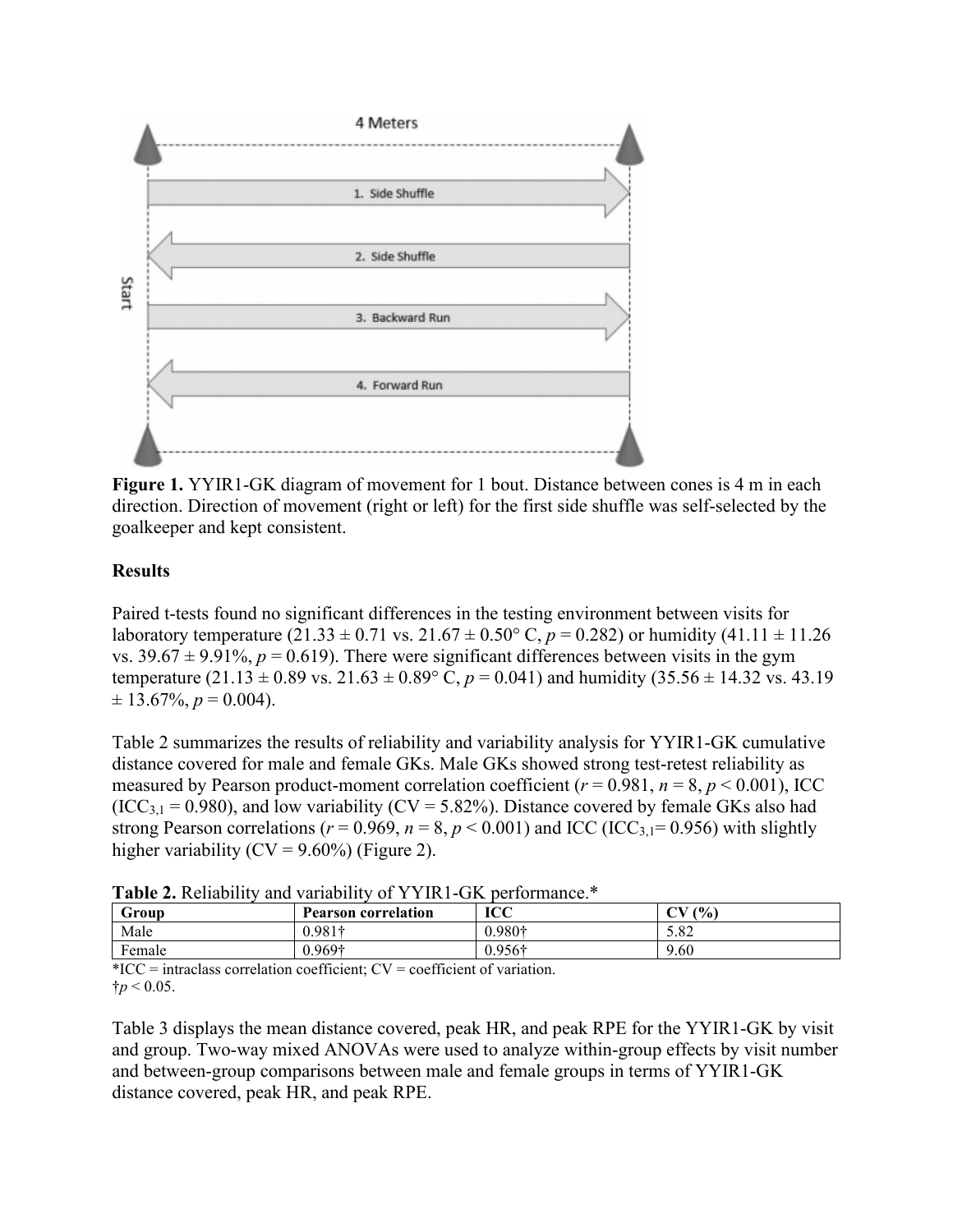

**Figure 2.** Test-retest correlations for YYIR1-GK distance covered.

| Table 3. Mean distance covered successfully, peak HR, and peak RPE during the YYIR1-GK by |  |  |
|-------------------------------------------------------------------------------------------|--|--|
| group and visit number. $*$ †                                                             |  |  |

| Variable              | Group | Visit 1             | Visit 2             |
|-----------------------|-------|---------------------|---------------------|
| YYIR1-GK Distance (m) | Men   | $426.00 \pm 181.41$ | $422.00 \pm 189.69$ |
|                       | Women | $182.00 \pm 61.63$  | $200.00 \pm 72.57$  |
| Peak HR $(b·min-1)$   | Men   | $190.00 \pm 7.74$   | $188.67 \pm 8.31$   |
|                       | Women | $188.75 \pm 6.90$   | $187.63 \pm 8.43$   |
| Peak RPE              | Men   | $16.38 \pm 2.07$    | $15.71 \pm 1.98$    |
|                       | Women | $15.50 \pm 2.39$    | $15.13 \pm 2.95$    |

 $*HR =$  heart rate; RPE = rating of perceived exertion.

†Values are mean ± *SD*. *SD* is displayed in parentheses.

‡Significantly different comparing groups at *p* < 0.05.

The 2-way mixed ANOVA found no significant main effect for distance covered by visit on the YYIR1-GK,  $F(1,14) = 0.886$ ,  $p = 0.362$ , as well as no significant interaction effect with visit and sex,  $F(1,14) = 2.189$ ,  $p = 0.161$ . However, a significant main effect for sex in regards to YYIR1-GK distance was revealed,  $F(1,14) = 11.270, p = 0.005, \eta_p^2 = 0.446$ , where men covered significantly more distance than women.

There was no significant main effect for peak HR by visit on the YYIR1-GK, *F*(1,14) = 2.652, *p*  $= 0.129$ , as well as no significant interaction effect with visit and sex,  $F(1,14) = 0.382$ ,  $p = 0.548$ . Between-group analysis found no significant main effect for sex,  $F(1,14) = 0.170$ ,  $p = 0.688$ ,  $\eta_p^2$  $= 0.014.$ 

Peak RPE showed no significant main effect for visit number  $F(1,14) = 2.109$ ,  $p = 0.170$ , with no interaction effect for visit and sex,  $F(1,14) = 0.205$ ,  $p = 0.658$ . Between-group analysis found no significant main effect for sex,  $F(1,14) = 0.398$ ,  $p = 0.539$ ,  $\eta_p^2 = 0.030$ .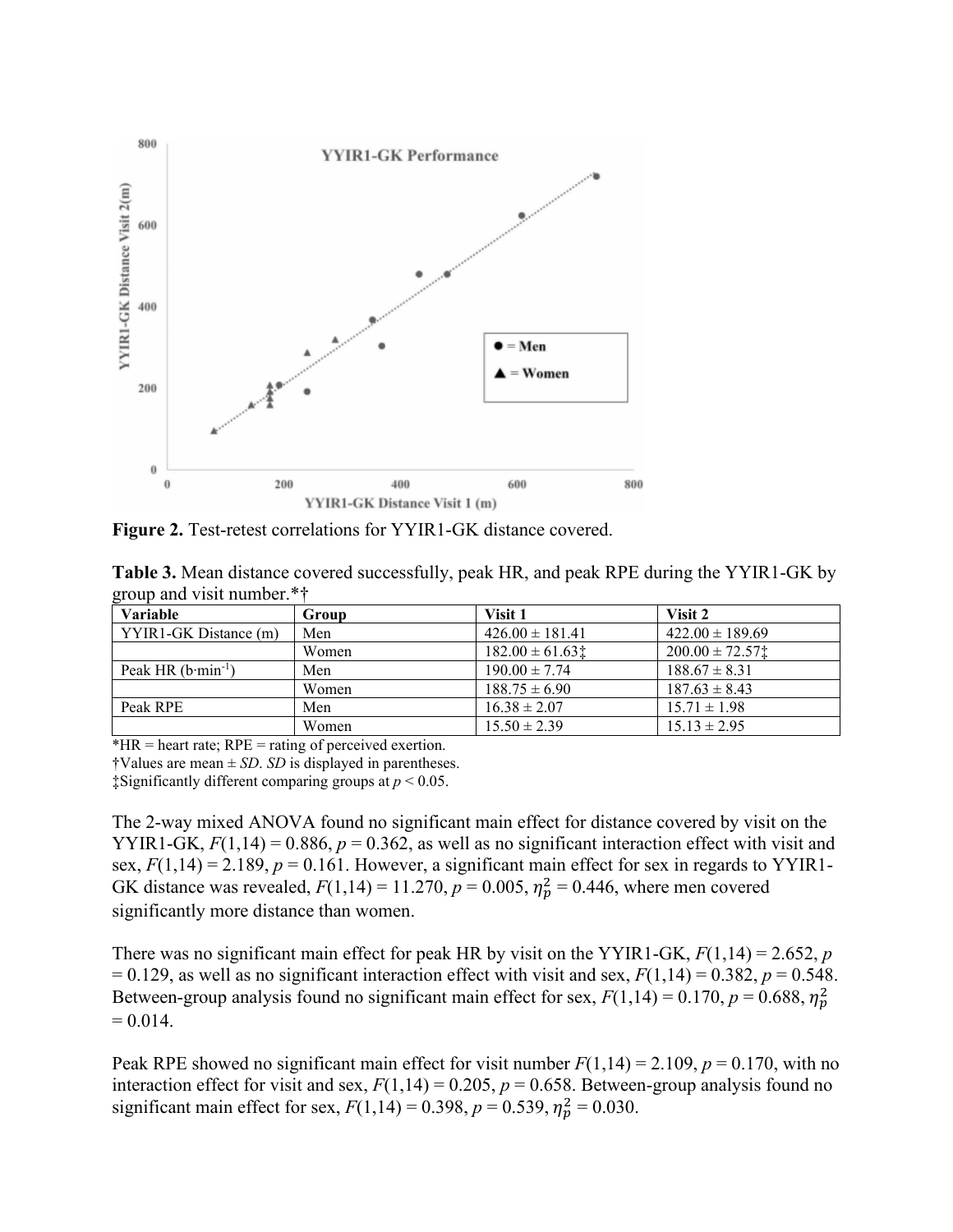Additional analyses indicated that height and distance covered by female GKs on the YYIR1-GK had large significant correlations by visit (visit 1:  $r = 0.880$ ,  $p = 0.004$ ; visit 2:  $r = 0.892$ ,  $p =$ 0.003). However, height and distance covered on the YYIR1-GK in male GKs revealed low correlations that were not significant (visit 1:  $r = 0.030$ ,  $p = 0.944$ ; visit 2:  $r = 0.112$ ,  $p = 0.792$ ). None of the other variables measured had significant correlations with YYIR1-GK distance covered in male or female GKs.

### **Discussion**

Fitness testing in sport serves multiple purposes, ranging from tracking physical development, to monitoring training program efficacy and evaluating physical training and match readiness (5). There has been a substantial amount of attention in soccer toward quantifying physical performance in field players, but little attempt to develop tests that evaluate the physical fitness of the GK position. The YYIR1 is frequently used to evaluate physical fitness in soccer players, but uses movement patterns vastly different than that of GKs. To address the need for a test more relevant to the GK position, an adaptation to the YYIR1 (YYIR1-GK) was designed using highintensity dynamic movement patterns that have been observed in match play and longer rest periods to relate to GK-specific activity (11). In this study, NCAA GKs performed the YYIR1- GK twice within 5–7 days to evaluate the reliability and variability of performance outcomes.

The primary finding was that YYIR1-GK performance had strong reliability and low variability as measured by Pearson product-moment correlations, ICC, and CV, in both men and women. Pearson correlation and ICC from this study exceeded those previously reported for the standard YYIR1 (2,15). The CV for the YYIR1-GK was comparable in the male GKs with what has been reported for elite male field players on the standard YYIR1 (8) and lower than those reported with lower skill levels (15). Performance by female GKs also had strong reliability and slightly higher CV, although still comparable with that of nonelite field players on the YYIR1 (15). Overall, the reliability and variability of the YYIR1-GK in this study were comparable to previous findings with the standard YYIR1 (2,8,15), despite the additional complexity of multiple actions performed sequentially during each bout.

The male GKs performed significantly more distance on the YYIR1-GK than the female GKs. The gap between male and female performance was even greater on the YYIR1-GK than that reported in the standard YYIR1 (10). Interestingly, the substantially lower cumulative distance covered by female GKs was not related to higher peak HR or RPE.

There were several limitations to this study. First, the sample size was relatively small for group comparisons. This prevented our ability to compare performance by NCAA division level. In addition, because of the challenge of recruiting participants who met the inclusion criteria for this study for multiple visits, all testing was performed during the NCAA soccer offseason. There could be a difference in performance if GKs were tested during the competitive season.

There are a variety of future directions for study of the YYIR1-GK. There should be an effort to incorporate a larger sample size of GKs and different skill levels. As YYIR1 distance covered has been shown to differentiate between skill level and age (2,10), studies using the YYIR1-GK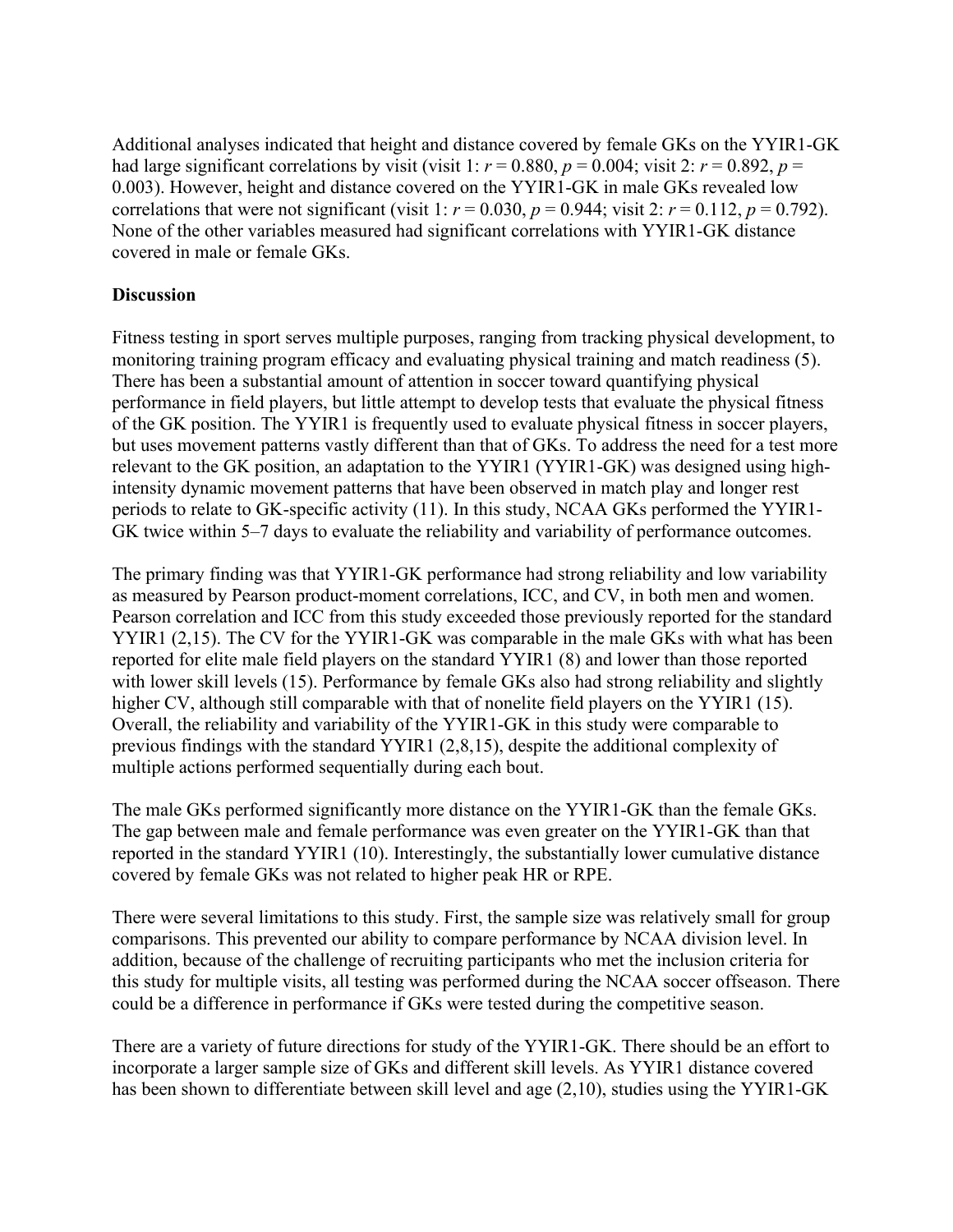should investigate these same comparisons. The standard YYIR1 has also shown sufficient sensitivity to track fitness changes throughout the course of a season (8). YYIR1-GK distance should therefore be tested during different times of the year to determine whether the test is sensitive enough to detect seasonal changes in fitness. There was a significant correlation between YYIR1-GK distance and height in the female cohort. It is possible that height or leg length were factors that influenced the 4-m distance covered in the women. This could be related to stride length or leg strength that were not measured and could be investigated in future studies. By contrast, YYIR1-GK distance covered and height in the male cohort demonstrated a poor relationship and thus was not a factor to influence YYIR1-GK distance covered.

Finally, the validity of the YYIR1-GK should be considered through examination of test performance relative to physical performance of the GK during competition. Validity between the standard YYIR1 and field player physical performance was established through relationships with distance covered at high intensity and distance sprinted (8,9). In addition, the standard YYIR1 differentiated between players of various skill levels (2). It is unlikely that validity for the YYIR1-GK can be established in the same manner that the standard YYIR1 was with field players. While overall distance covered and distance at high and sprint intensities are reasonable measures of physical performance for field players, the same cannot be said for goalkeeping play. The tactical role and subsequent physical locomotion of the GK is in response to the flow of the match, with the GK's role linked more strongly to the needs of the game than their physical ability to contribute to the game. Specifically, this is highlighted by research showing that the largest number of high-intensity actions and physical output for a GK occur when they are required to make a play on the ball or react to an opposing attack (6,7,11,14). Therefore, unlike field players, the physical requirements of a GK are dependent on the match itself rather than the physical capacity to perform the actions. The result is that inherent and unpredictable challenges exist in validating the YYIR1-GK to physical performance during match play. We would suggest instead that future research examine the association between YYIR1-GK and GK performance by examining GKs at various levels of competition to determine whether differences in physical performance (YYIR1-GK performance) are associated with varying competition levels (e.g., GK success).

# **Practical Applications**

This is the first study to adapt the YYIR1 for GKs and showed it was reliable and had low variability in NCAA male and female GKs tested. The GK adaptation offers several advantages for coaches. First, it is one of only a few tests in the literature that targets GK-specific actions, and the only study that focused on evaluation of the ability to meet intermittent activity demands of the GK position. Second, it uses the same audio file as the standard YYIR1 with adjustments in setup and rest periods. This would allow GKs to be evaluated for intermittent fitness at the same time as the rest of the team, while still targeting the unique activity requirements of their position. Although needing more study to establish validity and reliability in GKs of various levels of play, the YYIR1-GK could offer a feasible and reliable option for evaluating GKspecific fitness in a convenient manner. Ideally, the test would allow for fitness evaluation as part of a complete GK evaluation process alongside tests targeting other aspects of GK play such as tactical ability and reactive agility (7,13).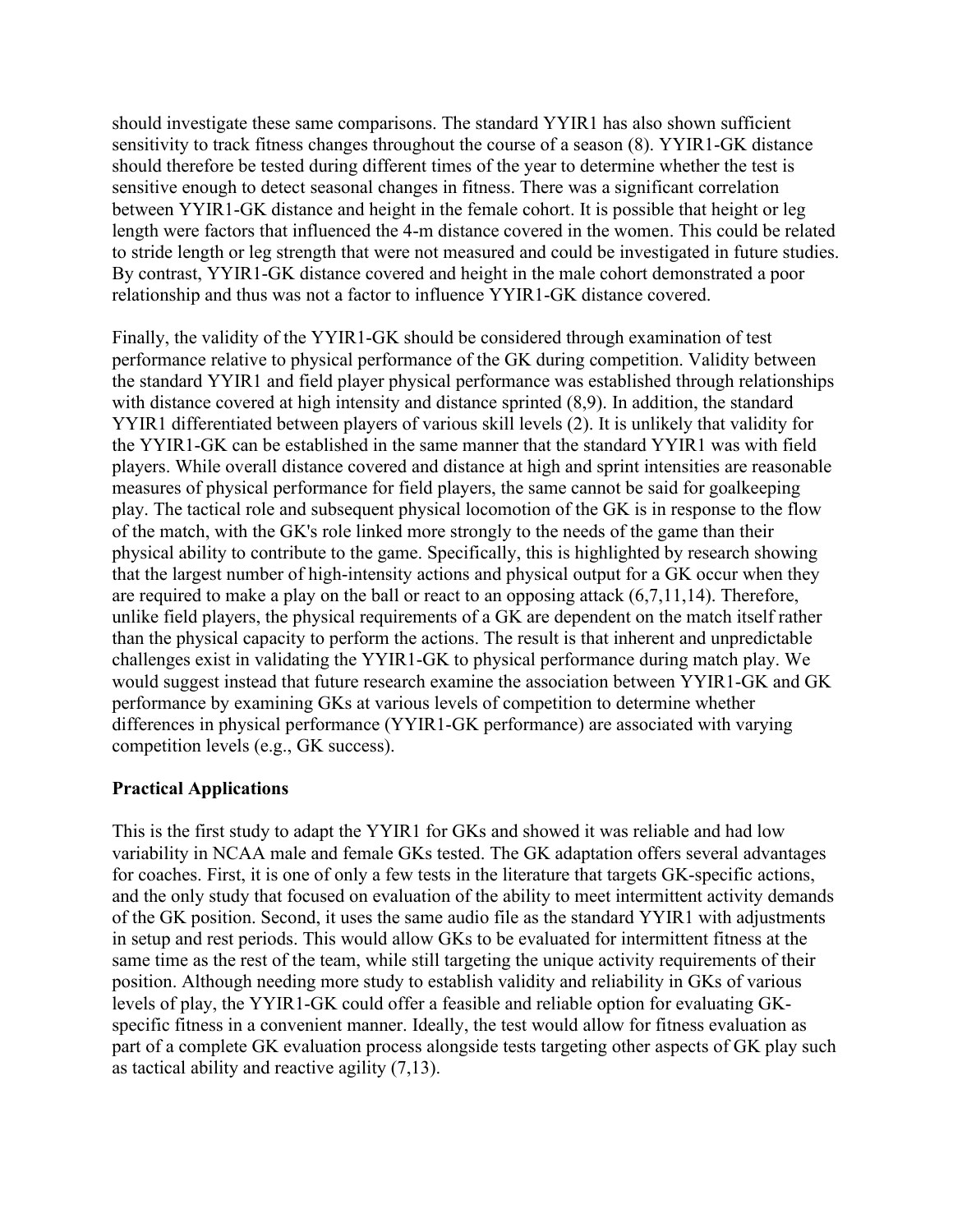### **References**

1. Aziz A, Mukherjee S, Chia M, Teh K. Validity of the running repeated sprint ability test among playing positions and level of competitiveness in trained soccer players. Int J Sports Med 29: 833–838, 2008.

2. Bangsbo J, Iaia FM, Krustrup P. The Yo-Yo Intermittent Recovery Test. Sport Med 38: 37– 51, 2008.

3. Bangsbo J, Michalsik L. Assessment of the physiological capacity of elite soccer players. In: Science and Football IV. London, United Kingdom: Routledge, 2002. pp. 53–62.

4. Borg E, Kaijser L. A comparison between three rating scales for perceived exertion and two different work tests. Scand J Med Sci Sport 16: 57–69, 2006.

5. Carling C, Williams AM, Reilly T. Introduction to Soccer Match Analysis. In: Handbook of Soccer Match Analysis: A Systematic Approach to Improving Performance. London, United Kingdom; New York, NY: Routledge, 2005. pp. 1–15.

6. Di Salvo V, Benito V. Activity profile of elite goalkeepers during football match-play. J Sports Med Phys Fitness 48: 443–446, 2008.

7. Knoop M, Fernandez-Fernandez J, Ferrauti A. Evaluation of a specific reaction and action speed test for the soccer goalkeeper. J Strength Cond Res 27: 2141–2148, 2013.

8. Krustrup P, Mohr M, Amstrup T, Rysgaard T, Johansen J, Steensberg A, et al. The Yo-Yo Intermittent Recovery Test: Physiological response, reliability, and validity. Med Sci Sport Exerc 35: 697–705, 2003.

9. Krustrup P, Mohr M, Ellingsgaard H, Bangsbo J. Physical demands during an elite female soccer game: Importance of training status. Med Sci Sport Exerc 37: 1242–1248, 2005.

10. Mujika I, Santisteban J, Impellizzeri FM, Castagna C. Fitness determinants of success in men's and women's football. J Sports Sci 27: 107–114, 2009.

11. Padulo J, Haddad M, Ardigò L, Chamari K, Pizzolato F. High frequency performance analysis of professional soccer goalkeepers: A pilot study. J Sport Med Phys Fit 55: 557–562, 2015.

12. Rampinini E, Bishop D, Marcora S, Ferrari Bravo D, Sassi R, Impellizzeri F. Validity of simple field tests as indicators of match-related physical performance in top-level professional soccer players. Int J Sports Med 28: 228–235, 2007.

13. Rebelo-Gonçalves R, Figueiredo AJ, Coelho-E-Silva MJ, Tessitore A. Assessment of technical skills in young soccer goalkeepers: Reliability and validity of two goalkeeper-specific tests. J Sports Sci Med 15: 516–523, 2016.